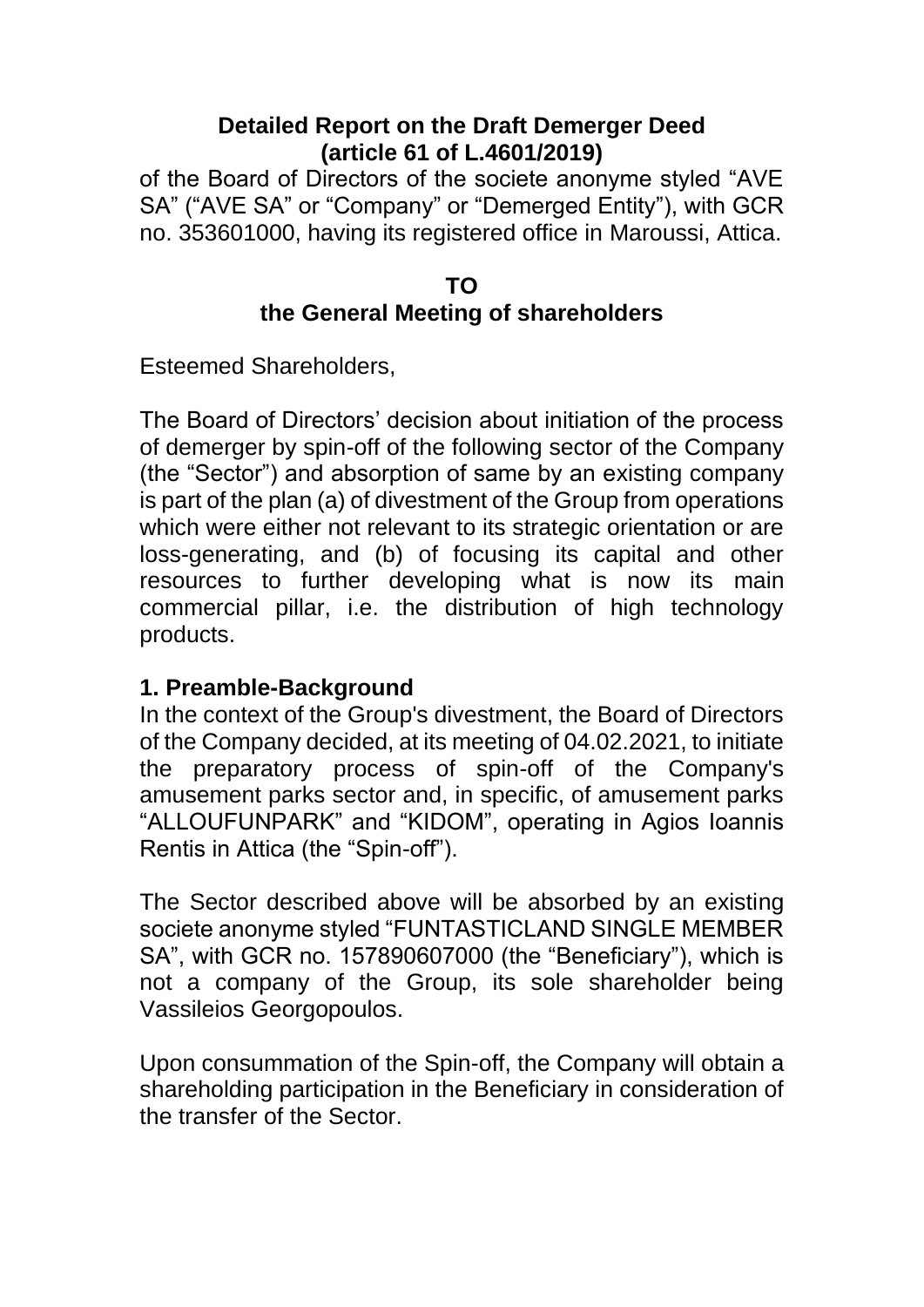This report aims at explaining and justifying, from a legal and financial point of view, the Draft Demerger Deed that was jointly drafted by the Demerged Entity's and Beneficiary's authorised officers, in accordance with the provisions of article 61, L. 4601/2019.

# **2. Rationale & benefits of the Demerger from a financial and legal point of view**

The purpose of the Spin-off is the following:

a) to implement a more streamlined and efficient administrative set-up,

b) to have a positive effect on the Group's financial figures,

c) to achieve greater benefit for the Company's shareholders.

# **Legal Framework**

The Spin-off will be implemented in accordance with the applicable provisions of Law 4601/2019 on corporate transformation, supplemented by the provisions of Law 4548/2018 re: societes anonymes, and the provisions of Law 4172/2013.

The Spin-Off will be completed after all conditions are satisfied and upon expiry of the time-limits required under applicable legislation. As of the consummation of the Spin-off, the Beneficiary will become global successor of the transferred assets of the Company, substituting the Company in all its legal relations with third parties relating to the Sector.

# **3. Exchange Ratio**

3.1. Summarised below is the net position of the Sector in euro, as reflected in the Auditors' Reports.

Amusement parks sector €20,990

The Beneficiary's current share capital is as follows:

The Beneficiary's share capital currently amounts to 50,000 euro divided into 5,000 common registered shares of a nominal value of 10 euro each. The sole shareholder of the Beneficiary is Vassileios Georgopoulos.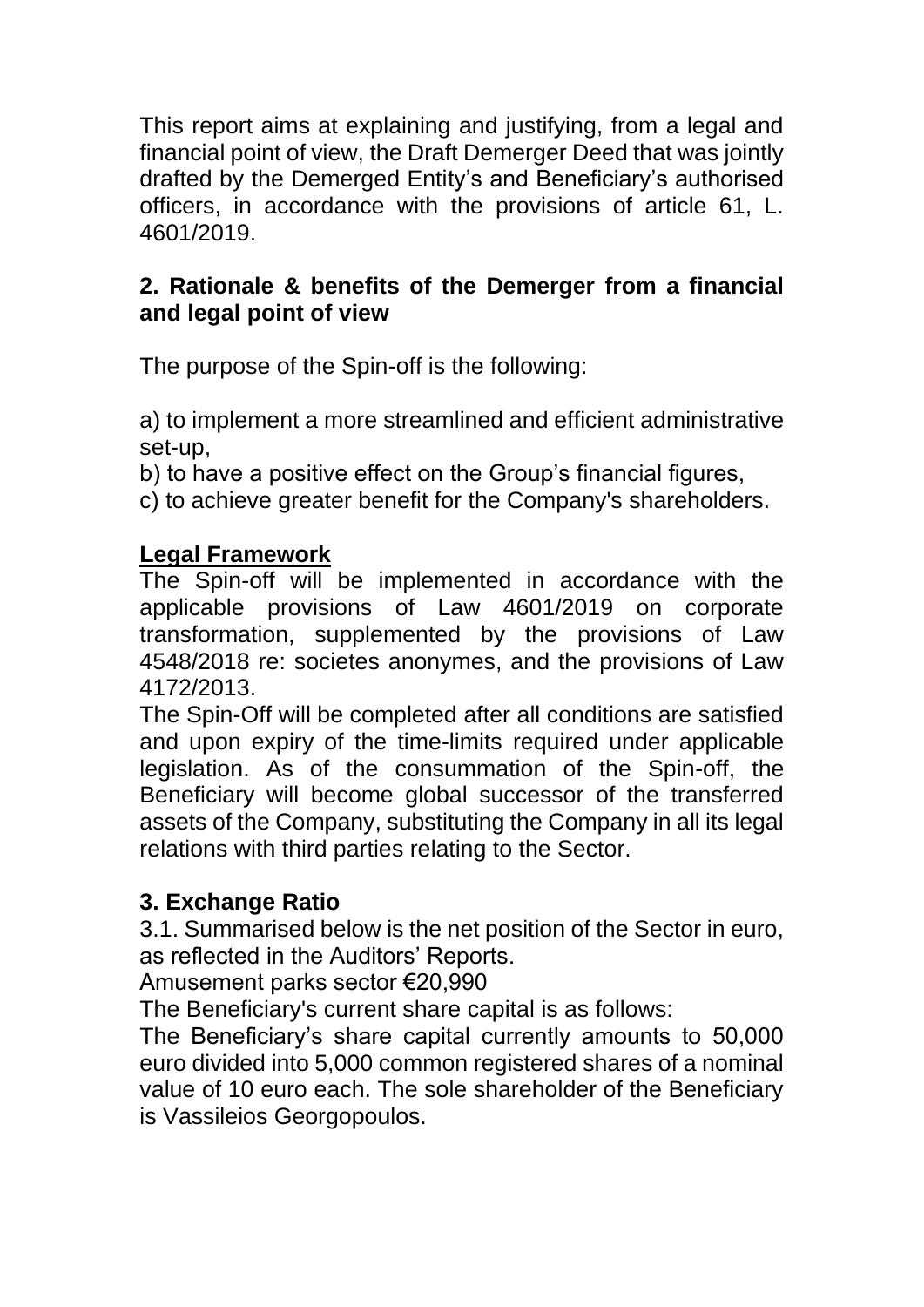3.2. According to the Accounting Statement of the Sector and the Auditors' Reports, and taking into consideration the aforementioned current share capital of the Beneficiary,

following consummation of the Spin-off its share capital will be as follows:

The additional share capital that will result on the basis of the values of the net assets concerning the Sector, as same were estimated in the Auditors' Report, will be equal to 20,990 euro, corresponding to 2,099 shares of a nominal value of 10 euro each. In this light, upon consummation of the Spin-off, the Beneficiary's share capital will amount to 70,990 euro (i.e. the existing share capital of 50,000 euro, plus 20,990 euro representing the Sector's value), divided into 7,099 common registered shares (i.e. 5,000 existing shares plus 2,099 shares for the Sector),of a nominal value of 10 euro each.

3.3. The method selected for the exchange ratio between the Demerged Entity's shares and the shares to be received from the Beneficiary in consideration of the transfer of the Sector, is the net position approach.

In this context, the Demerged Entity will receive from the Beneficiary 2,099 shares of a nominal value of 10 euro each, in consideration of the contribution of the Sector.

The exchange ratio of the contribution of the net position of the Demerged Entity's Sector to the shares to be received from the Beneficiary is considered fair and reasonable.

Following the above, the shareholding structure of the Beneficiary is formulated as follows; Vassileios Georgopoulos: 70.43% AVE SA: 29.57%.

Moreover, it is noted that there were no particular challenges in the valuation of the Sector's assets and liabilities, and that there has been no significant change in these assets and liabilities from the date of the relevant Auditors' Report to this day.